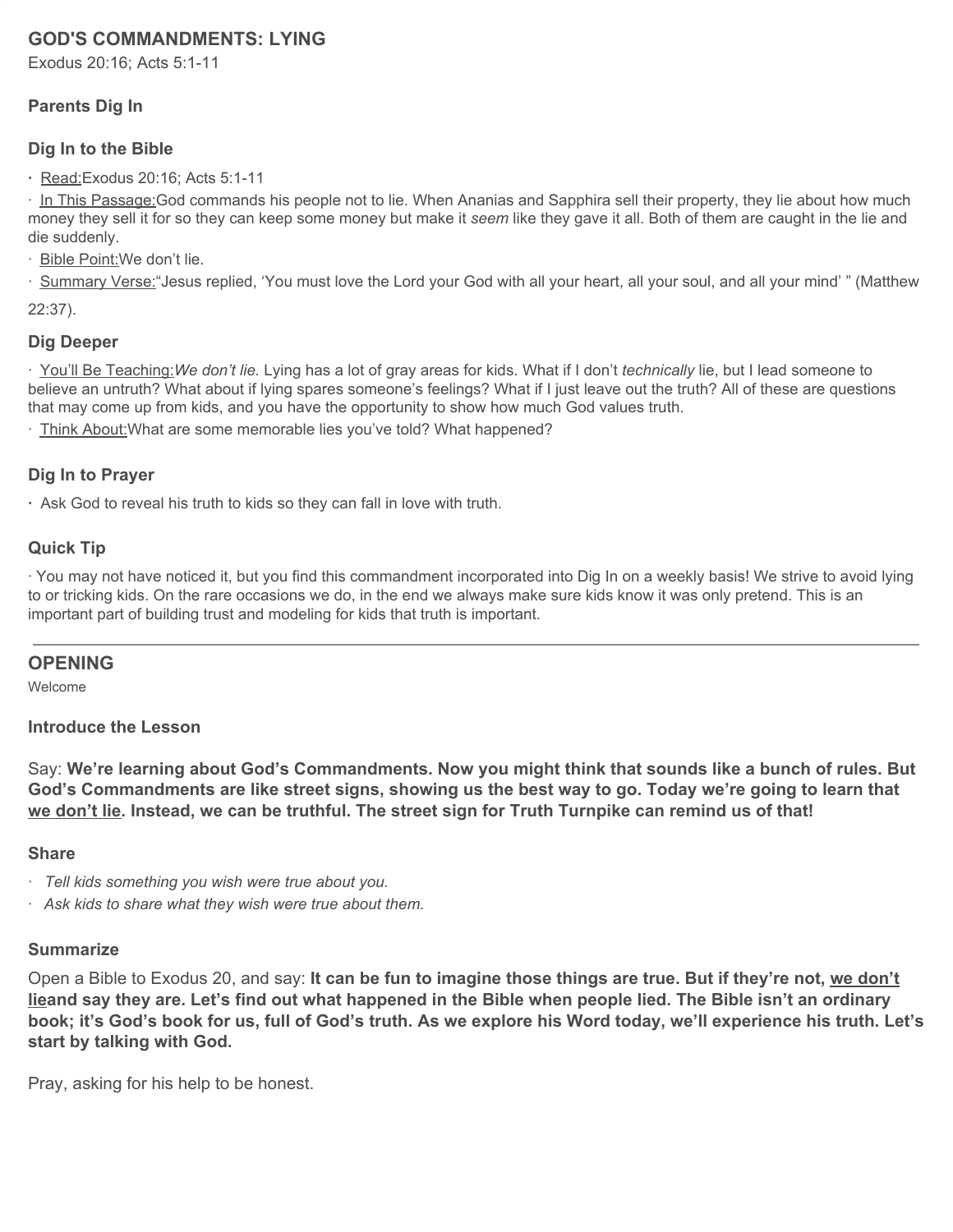The Mini Masters

Say:We're learning that we don't lie. Sometimes lying can be pretty easy. Maybe you think you could get away **with lying and no one would know. That's what happens in our video today.**

Watch "The Mini Masters." (watch or download [here](https://vimeo.com/showcase/6097677/video/345118178))

• **Tell about a time** *you* **were tempted to lie because you didn't think anyone would notice. What did you do?** (Share your own story first.)

- **What are reasons people sometimes want to lie?**
- **• What could being truthful cost us? Why is it worth the cost?**

Say: Dylan wanted to move the ball and lie about it so he could win the Mini Masters Tournament. In the end, he decided to be honest even though it meant losing the tournament. That was a big cost to him, but the consequences of lying to win would have been worse for him. He would've felt guilty about it for a long time, and he might even have been caught and gotten in trouble. Telling the truth is always the best way, so we **don't lie.**

# **MUSIC VIDEOS**

Worship God

**·** "Worship Christ" (1 Peter 3:15) (watch or download [here\)](https://vimeo.com/showcase/6097677/video/345114645)

- · "Your Friend" (watch or download [here](https://vimeo.com/showcase/6097677/video/345114734))
- · "To God Be the Glory" (watch or download [here](https://vimeo.com/showcase/6097677/video/345114456))

# **CORE BIBLE DISCOVERY**

### **Supplies**

- · Bible
- · index cards (2 per child)
- · crayons, including 1 black crayon per child
- · coins (1 per child)
- · paper

# **Set It Up**

**Say: We've been learning about God's Commandments. Let's find out what today's is.**

Read Exodus 20:16.

**Say: That's a fancy way of saying we don't lie.**

**Ask: What are some of the negative things that can happen when we lie?**

Say: Lying can really mess things up! That's why we don't lie. Let's see what happened after a couple in the **Bible lied.**

# **Write the Truth**

Say: Shortly after Jesus died, came back to life, and went to heaven, the church started to grow. And all the **church members were sharing what they had! It was a great community.**

No one told people they had to sell things in order to share with this community, but a lot of people did. **One married couple, Ananias** (an-uh-NY-us)**and Sapphira** (sah-FY-ruh)**, sold some land they had. We don't know exactly what it sold for, but let's say it sold for \$50,000.**

Have your child use a colored crayon to write "\$50,000" on an index card.

Say: Now remember, no one told them they had to sell that land or that they had to give all the money from the sale to the church. But they decided to give some of the money to the church. And here's where the lie comes **in.**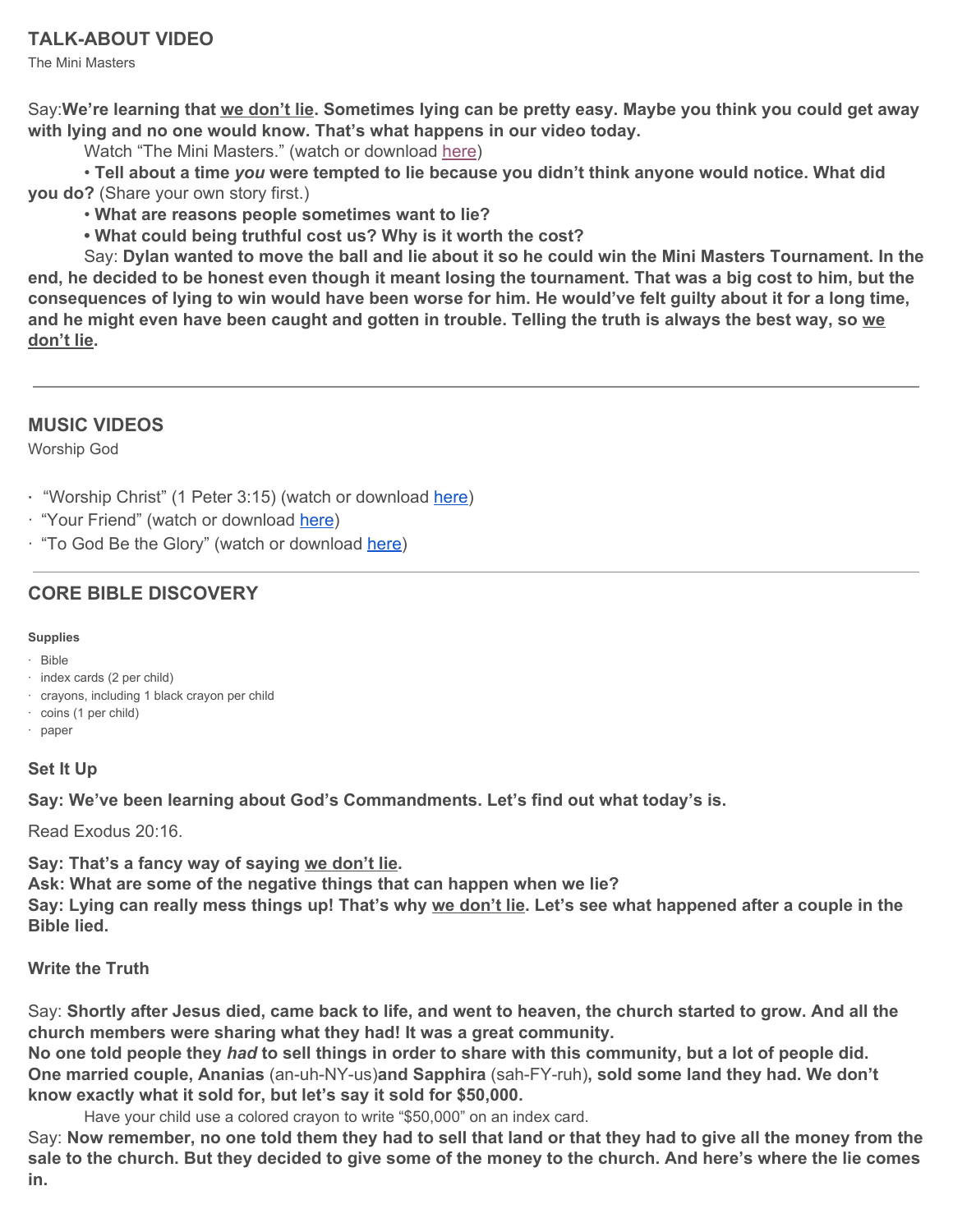Read Acts 5:2. Have each child use a black crayon to color over the numbers, pressing hard to completely obscure "\$50,000."

Say: Lying is like hiding the truth. You can't see what number is written on your index card anymore. So if you'd sold the land for \$50,000, that truth is covered up now. You could say you sold it for \$25,000 and only give that much to the church. Then you could keep the other \$25,000. And that's just what Ananias did.

# **Reveal the Truth**

Say: **But if we tell a lie, eventually the truth is revealed.**

Read Acts 5:3-4.

Have each child place his or her index card on a sheet of paper and then use a coin to scratch off the black crayon, revealing

the original amount and getting shavings all over the paper.

Ask: What happened to your paper when you uncovered the truth? Tell about a time you told a lie. What kind **of mess did you make?**

(Share your own story first.) Sharing about a lie might be embarrassing for kids, so the more authentic *you* are, the more willing they'll be to share.

Say: Lying makes a mess. Eventually the truth comes out, and we're left with a mess like the one on your **paper. That's why God's best plan is that we don't lie.**

**Let's see what happened next.**

Read Acts 5:5-6.

Ask: **Why do you think Ananias died?**

Say: I don't want you to be scared. We don't really know why Ananias died. The Bible doesn't say God made Ananias die. If you tell a lie, it doesn't mean you'll die instantly—but you will face consequences. You'll hurt relationships with other people. You'll be less trustworthy. You'll live in a state of worry about being caught, trying to remember all the lies you've already told. So we follow God's commandment, and we don't lie.

**Ananias' wife, Sapphira, hadn't come with him when he brought the money. But she did come later.**

Read Acts 5:7-10.

Have kids shake the crayon mess from the paper onto the index card, trying to cover up the numbers again. (It won't be effective.)

Say: Sapphira didn't know the truth had already come out. She tried to cover up the truth, too, but she **couldn't do it. And like her husband, she died.**

**Cover Your Truth**

Say: Ananias and Sapphira had no reason to lie about their offering. Giving some of the money from the sale of their property would've still been a generous gift. They hadn't done anything wrong by keeping some of the money. But they were trying to make themselves look more generous than they really were, so they lied. And **that was wrong.**

Ask: **What are other reasons people lie?**

Say: **Maybe you've been hiding a truth because you** *did* **do something wrong and you're trying to hide it. Maybe you're hiding a truth because, like Ananias and Sapphira, you want to seem more Impressive.**

**Whatever the reason we** *want* **to lie, we don't lie. Lying only hurts ourselves and others.** Give each child a new index card.

Say: On your index card, write something true you've covered up with a lie. Maybe you told your mom you took care of something she asked you to do, but you didn't really do it. Maybe you broke or lost something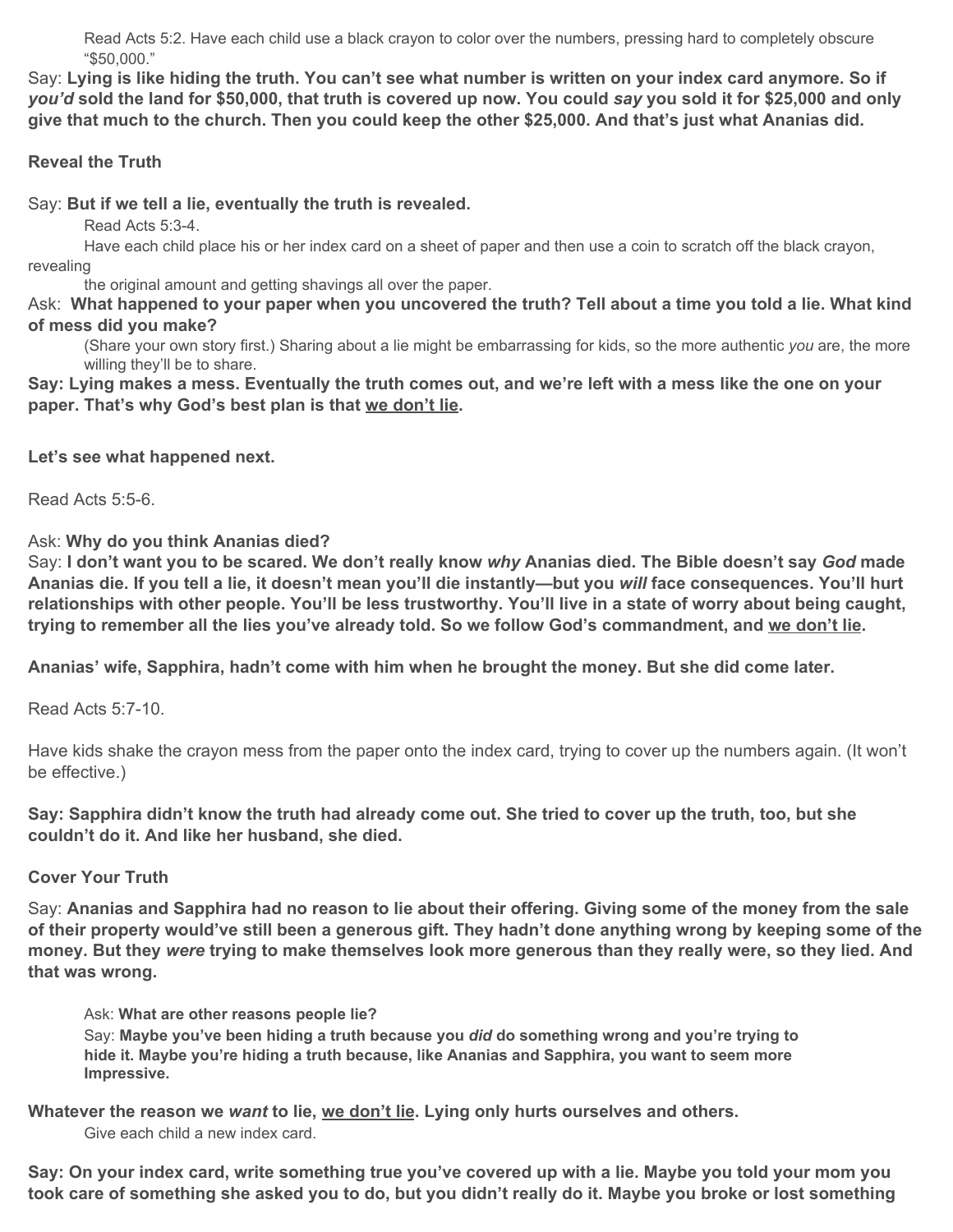and have been hiding it. Maybe you cheated on a test or homework assignment. Whatever the truth is in your situation, write it on your index card with a colored crayon. No one here will read what you write.

When kids have finished writing, have them cover over what they wrote with crayon.

Say: This commandment is probably one everyone has broken at some point. God's way says we don't lie, but I bet most of us have. Here's the great news: It's not too late for you to reveal the truth. Take your index card home and put it in your room as a reminder of the truth you're covering up with a lie. Throughout the **week, ask God to give you strength to reveal the truth to the appropriate person.**

**I'll pray for us right now.**

Pray: God, thank you that you've given us good guidelines. Thank you that you tell us not to lie because you **know the truth is always best. Help us reveal the truth this week. In Jesus' name, amen.**

### **DEEPER BIBLE**

What About A Little White Lie?

**Supplies**

- · Bibles
- · paper towels
- · markers

## **Twist the Truth**

Say: Today we're learning that we don't lie. But how serious is that commandment? I mean, are all lies bad? What about a little white lie—a lie you think couldn't possibly hurt anybody? Or a lie you tell to keep from **hurting someone's feelings? Let's dig in to that.**

Give each child a paper towel and a marker. Have kids write "The Truth" on their paper towels.

Say: Your paper towel has the truth on it. Now, twist your paper towel to show how much "twisting the truth" happens when you tell a really big lie that hurts someone. For example, you borrowed your brother's laptop, **broke it, and then hid it so he'd never find it.** Pause for kids to demonstrate.



Say: Untwist your paper towel. Now twist it again to show how much "twisting the truth" happens when you tell a little white lie. For example, you lost a present someone gave you, and when they asked about it you **said, "Oh, I love it! I use it all the time!"** Pause for kids to demonstrate.

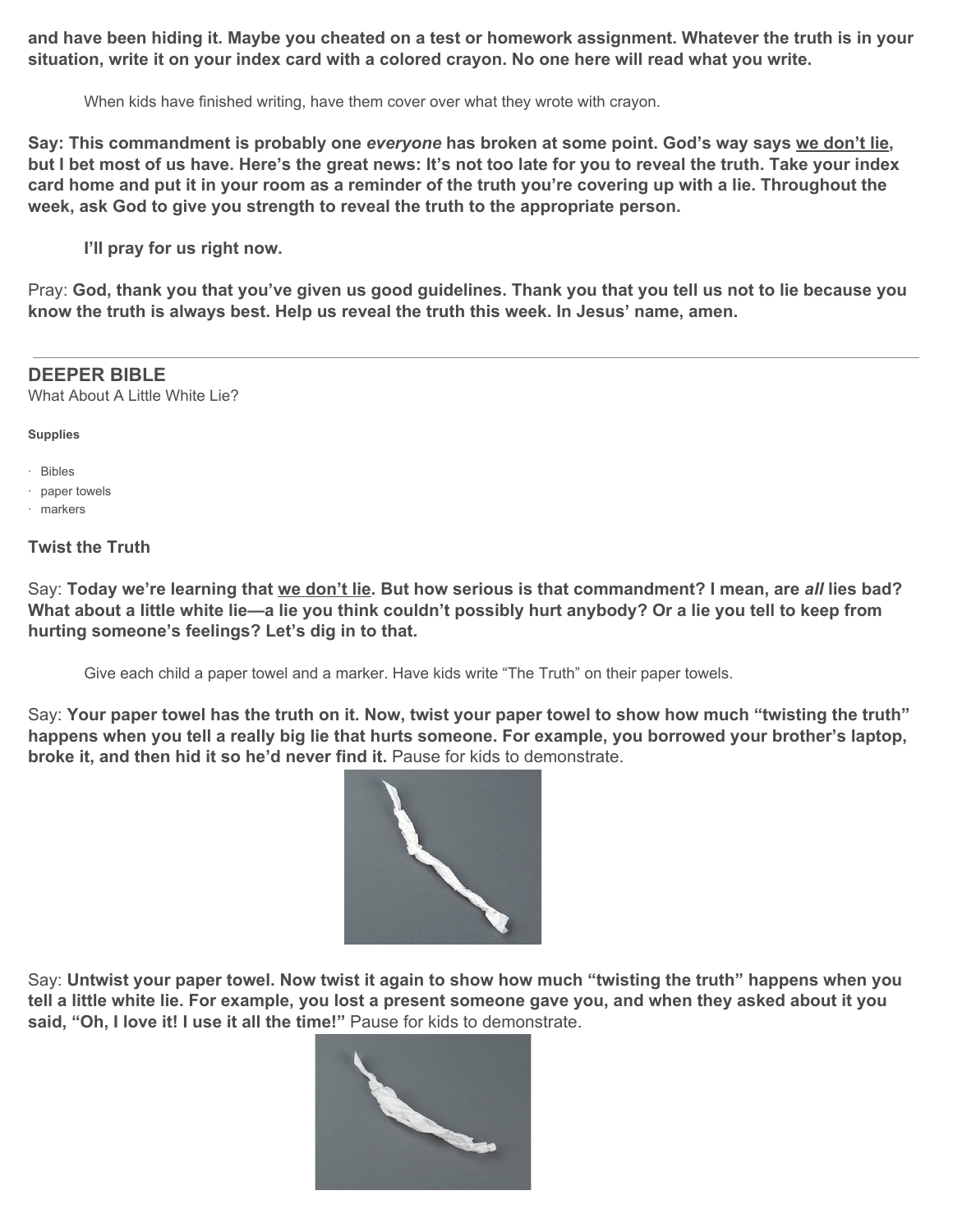Ask: **What can you read from your paper towel?**

**• How is a big lie just like a little white lie? How are they different?**

Say: We may put lies into categories like big and little, but just like our paper towels, any amount of twisting **the truth covered it up. And God loves the truth! Let's see what the Bible has to say.**

### **Dig Deeper**

Read Proverbs 12:22. Have kids untwist their paper towels to reveal "The Truth."

Ask: **Why do you think God delights in people who tell the truth?**

Say: God loves the truth. But there's one Bible story that might make us wonder about that. In it, a woman named Rahab hid some Israelite spies so they wouldn't get killed. Some people came to her house looking for **the spies, and here's what she said.**

Read Joshua 2:4-6.

Ask: **Is Rahab's lie okay? Why or why not?**

Say: What's interesting about Rahab's lie is that it saved lives. And she was rewarded for it! Check this out.

Read Joshua 2:12-14.

Say: On the other hand, we learned about some other liars in today's Bible story. For Ananias and Sapphira, **their lies didn't work out.** Have kids twist their paper towels**.**

Ask: **What's the difference between Rahab's lie and Ananias and Sapphira's lie?**

**• What difference might it make about** *why* **someone is lying?**

Say: Rahab lied to save lives. Ananias and Sapphira lied to make themselves look better. Most of the time, the things we want to lie about are self-serving. We want to protect ourselves from getting in trouble or we want **to impress other people. Our lies usually have the same purpose as Ananias and Sapphira's lie.**

It's a little confusing that Rahab's lie seems to have been okay. Even Bible experts can't always agree on why that is. But here's what we all know for sure: God values the truth, and it brings him delight. And when we lie, **the truth eventually comes out.**

Read Proverbs 12:19. Have kids untwist their paper towels.

Say: The more you have to twist a lie or twist your reasons for lying to try to make it seem okay, the more likely it is that your lie isn't okay. I don't know about you, but I don't normally have to lie to save someone's life! So the important thing to remember is that God values truth, and that means we don't lie—not even little **white lies.**

# **OBJECT LESSON**

Lies Loop Back

**Supplies** unopened cans of tuna

**Roll Cans of Tuna**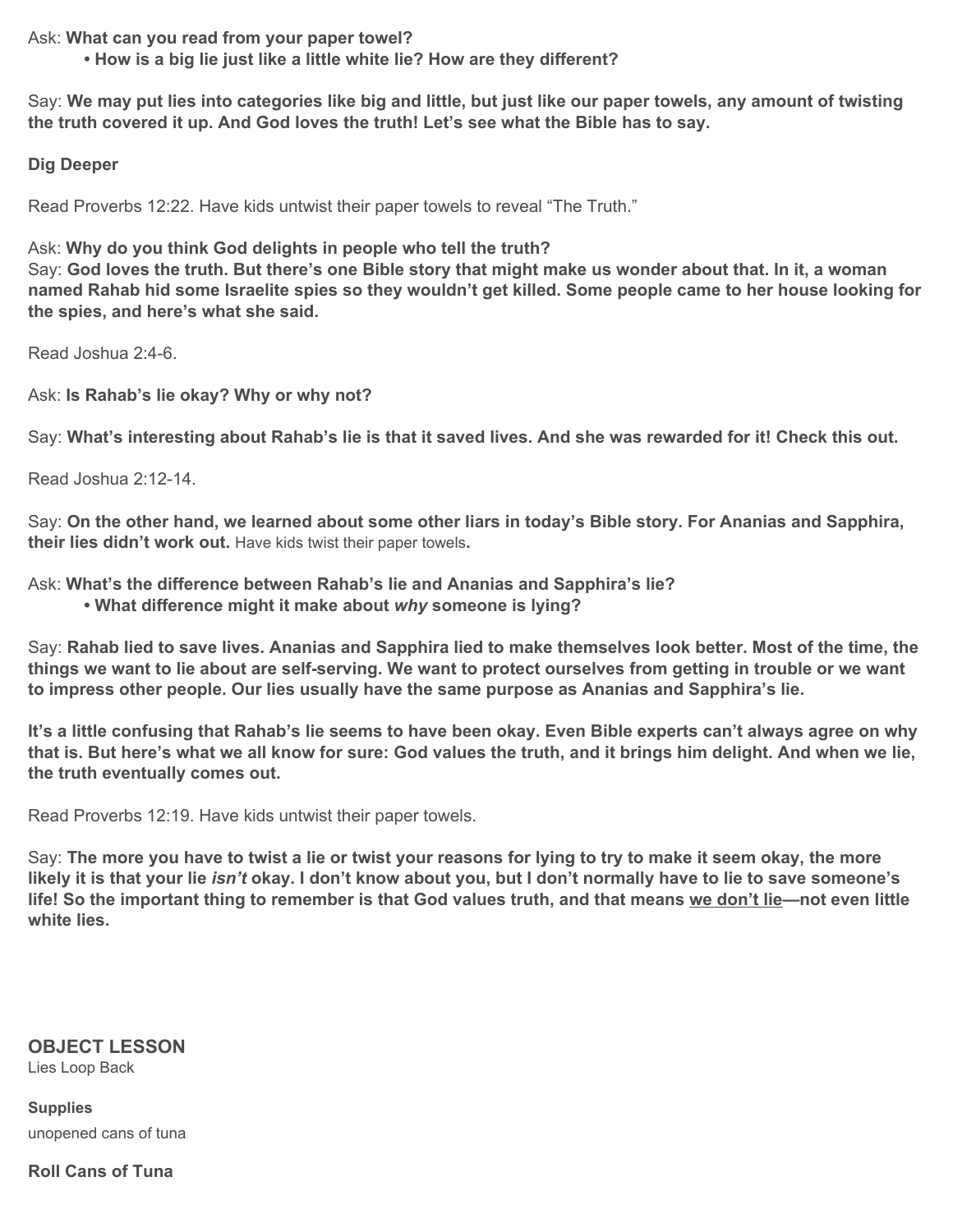Say: We're learning about the many reasons we don't lie and how lies can have big consequences. One good reason not to lie is that lies tend to come back to us. This can of tuna (hold up a can of tuna) can show us how **lies turn back to us.**

· Have kids gather near the walls in the room, spreading out so each group has plenty of room to roll their can of tuna.

· In the center of the room where everyone can see you, demonstrate rolling a can of tuna on its side. Push the can just hard

enough that it rolls without falling over.

· The can should roll away from you for a bit and then curve back toward you.

· Allow group members to take turns rolling their cans of tuna and observing what's different or the same about how the cans

move with each roll.

#### **Talk About It**

Ask: What did you notice about how your tuna can rolled, even if everyone in your group rolled it a little **differently?**

**• Take a closer look at the can. Why do you think it always rolled back?**

Say: Tuna cans have one rounded edge and one flat edge. The different types of edges will always make the can turn and roll back. The way the cans roll back is a lot like how lies come back and point to the person **who's lied.**

Ask: Tell about a time a lie came back to get you in trouble or make you feel guilty. Share an idea of your own first, such as a time you felt guilty because you know you didn't tell the truth or you got in more trouble because you did something wrong *and* lied about it.

Say: One way or another, lies come back to us and have hard consequences. That's why God's way is best **when he says we don't lie.**

#### **CRAFT**

Truth Revealers

#### **Supplies**

- · light blue crayons
- · red crayons
- · paper
- · tape
- · red cellophane (available with wrapping supplies)
- · scissors
- · markers

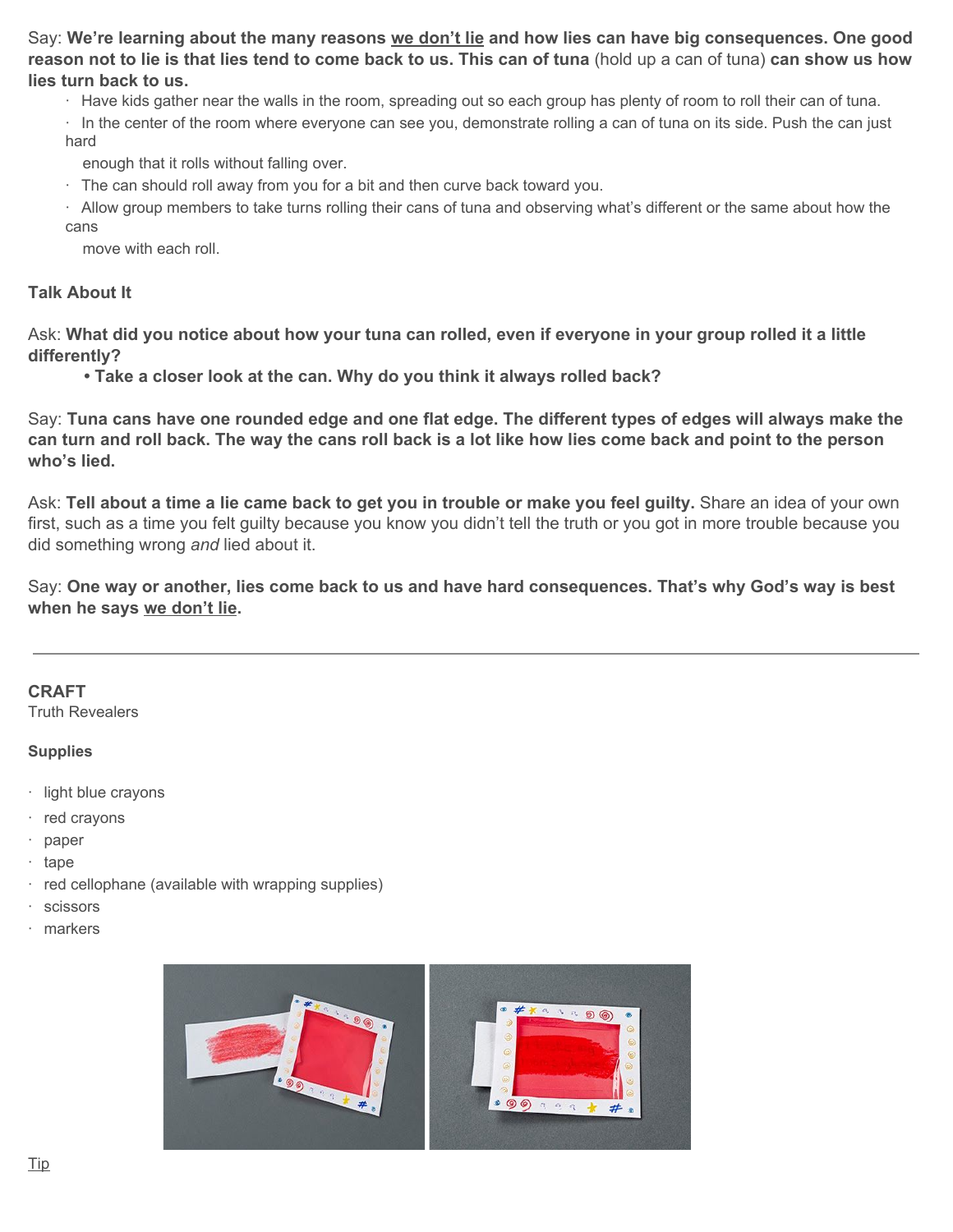· Although various shades of red will obscure the light blue, we found that regular red and sky blue crayons work together best.

Say: We're learning that we don't lie. When we do, the truth always gets revealed! Want to see what I mean? Show kids the sample craft you made, letting them try to read the colored paper without the sleeve and then with the sleeve.

Set out the supplies to share, and have kids follow these directions to make Truth Revealers.

Cut a piece of paper in half so it's  $5\frac{1}{2}$  inches by  $8\frac{1}{2}$  inches.

Fold the paper in half to make a roughly 4x5½-inch square.



· On just one half of the folded paper, cut out the center to create a frame.



· Open the paper and tape a piece of red cellophane onto the back of the frame.



- Refold the paper. Tape the top and sides of the frame to make a sleeve with just one opening.
- If you want, decorate the frame with markers.



- Cut slips of paper small enough to fit inside the frame.
- · On the slips of paper, use sky blue crayons to write truths people might lie about. Write lightly. (Examples could include stealing money, breaking something, not doing their homework, or cheating on a test.)
- · Color over the truths with red crayon. Press hard! The red crayon is like the lies we tell that cover up the truth.